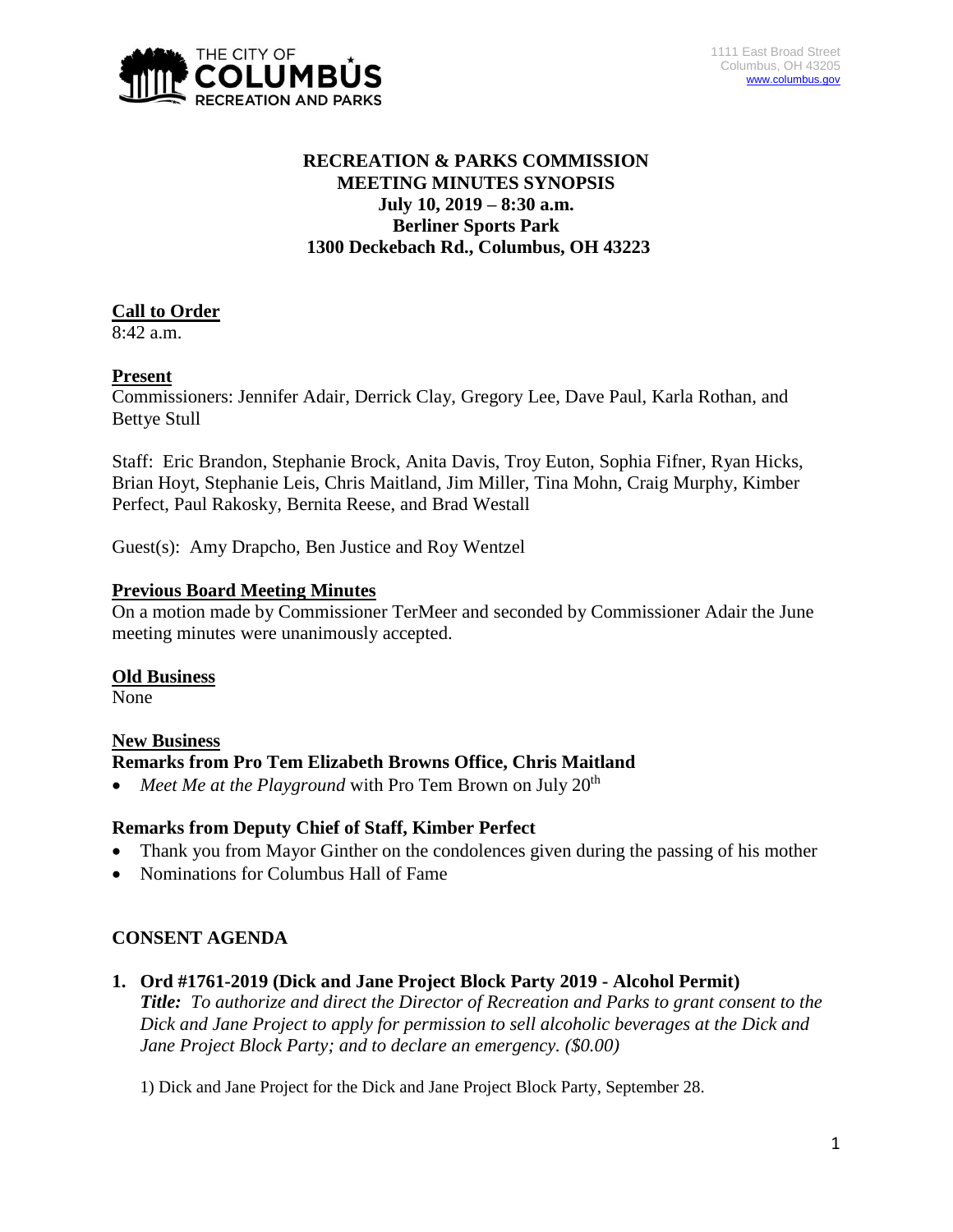

## **2. Ord #1882-2019 (Playground 2018 Improvement Modification)**

*Title: To authorize and direct the Director of Recreation and Parks to modify an exisitng contract with DWA Recreation (Ord. 0121-2019) for the renovation of the playgrounds at Casto Park, Stoneridge Park, Northcrest Park and Madison Mills Park; to authorize an expenditure of \$25,000.00 from the Recreation and Parks Voted Bond Fund; and to declare an emergency. (\$25,000.00)*

On a motion made by Commissioner Clay and seconded by Commissioner Adair the Commission unanimously approved the Consent Agenda.

# **ADMINISTRATION AGENDA**

## **3. Ord# 1721-2019 (Covenant for Saunders Park)**

*Title: To authorize and direct the Director of Recreation and Parks to execute instruments and documents as may be necessary to secure a Covenant Not To Sue (CNS) for Saunders Park including an environmental covenant, an Operation & Maintenance agreement, and any other additional documents and instruments that are necessary and incident thereto, and to declare an emergency.*

#### **4. Ord# 1825-2019 (African American Culture Festival 2019 Funding Appropriation)**

*Title: To authorize and direct the Director of Recreation and Parks to provide funding for additional support of the African American Cultural Festival 2019; to authorize an appropriation of \$30,000.00 within the Recreation and Parks operating fund; and to declare an emergency. (\$30,000.00)*

# **5. Ord# 1875-2019 (Greenways - Olentangy Trail - 3 rd to 5th)**

*Title: To authorize and direct the Director of Recreation and Parks to enter into contract with WTD Development, LLC for the reconstruction of the Olentangy Trail from Third Avenue to Fifth Avenue; to authorize the transfer \$132,336.00 between projects within the Recreation and Parks Bond Fund; to amend the 2019 Capital Improvements Budget Ordinance 1326-2019; to waive the competitive procurement provisions of the Columbus City Code; to authorize the expenditure of \$132,336.00 from the Recreation and Parks Voted Bond Fund; and to declare an emergency. (\$132,336.00)*

#### **6. Ord# 1883-2019 (Berliner Urban Singletrack)**

*Title: To authorize and direct the Director of Recreation and Parks to enter into contract with American Ramp Company dba Progressive Bike Ramps for professional services for improvements to Berliner Park; to authorize the expenditure of \$188,000.00; and to declare an emergency. (\$188,000.00)*

#### **7. Ord# 1885-2019 (Design/Construction Management Services Modification)**

*Title: To authorize the City Auditor to increase an established certificate (Ord. 2453-2018) for professional architectural, engineering, and construction management services in conjunction with park, trail, and facility capital improvement projects; and to declare an emergency. (\$275,000.00)*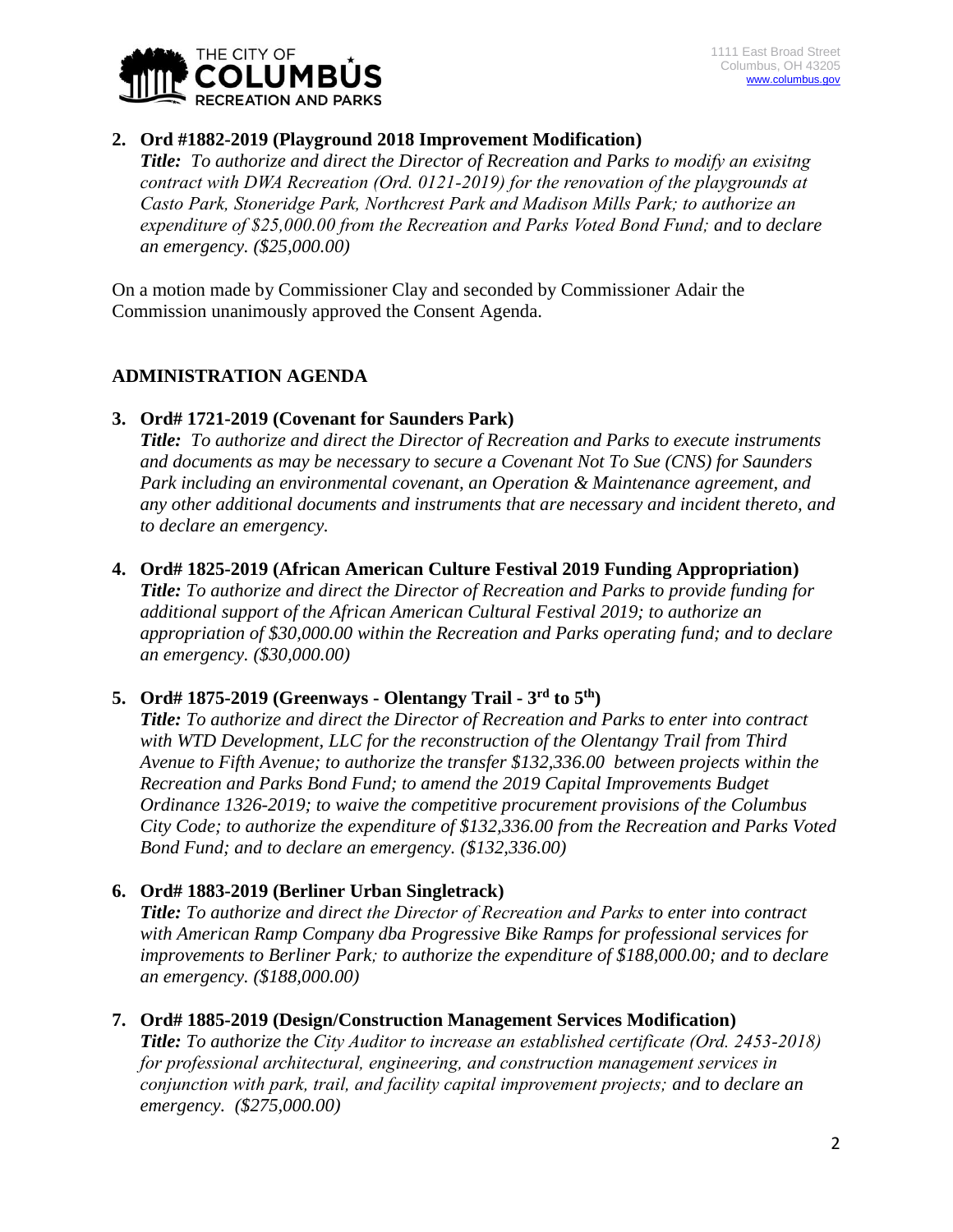

# **8. Ord# 1886-2019 (Tuttle Park Lower Field Design)**

*Title: To authorize and direct the Director of the Recreation and Parks Department to enter into contract with Designing Local LTD for professional services for improvements to the Tuttle Park lower fields; to authorize the expenditure of \$150,960.00; and to declare an emergency. (\$150,960.00)*

## **9. Ord# 1887-2019 (Indian Mound Construction/Professional Services Modification)**

*Title: To authorize and direct the Director of the Recreation and Parks Department to modify the construction contract with Gutknecht Construction (Ord. 1339-2018) and the Professional Services Contract with Hardline Design Company (Ord. 1338-2018) for the renovation of the Indian Mound Community Center; to authorize a modification of \$538,300.00 for Gutknecht Construction; to authorize a modification of \$106,020.00 for Hardline Design Company; to authorize a total expenditure of \$644,320.00 from the Recreation and Parks Voted Bond Fund; and to declare an emergency. (\$644,320.00)*

#### **10. Ord# 1888-2019 (Bicentennial Park Restaurant Lease 2019)**

*Title: To authorize and direct the Director of the Recreation and Parks Department, with the approval of the Director of Finance and Management, to enter into a lease agreement with KA Restaurant Concepts, LLC (Hereinafter "KA") for the continued operation of a restaurant within Bicentennial Park; and to declare an emergency.*

On a motion made by Commissioner Adair and seconded by Commissioner TerMeer the Commission unanimously approved the Administration Agenda.

# **CRP Foundation Update**

Reviewing timeline for hiring Foundation President

#### **Director's Comments**

- Community Sports Park
	- o Economic Development Agreement was approved
- Groundbreaking for Linden Community Center is July  $18<sup>th</sup>$
- Quarry Pointe
	- o On a motion made by Commissioner Paul and seconded by Commissioner Adair the Commission unanimously approved for resolution of support for Director Rakosky to sign the Memorandum of Understanding for.

#### **Commissioner Comments**

- Schiller Park is working on handicap access
- Security audit is currently being done with the Recreation and Parks Department
- Met with Woody Woodward, he will be assisting with the hiring of the new Director

#### **Public Comments**

#### **Amy Drapcho**

• Quarry Pointe Land – Thank you for the efforts in this area